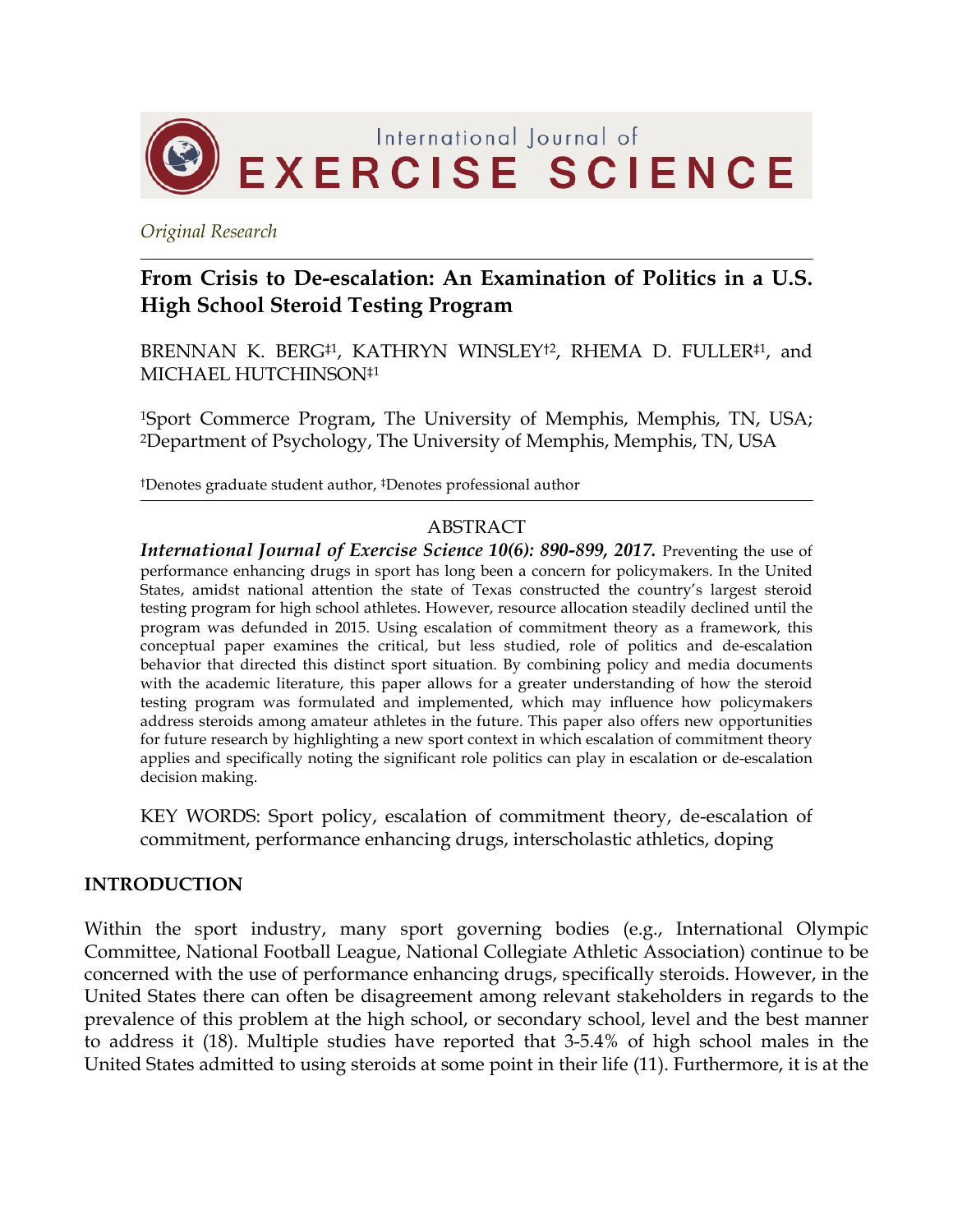high school level that students are significantly at risk to initiate steroid use, and those who do are more prone to use other illicit drugs, alcohol, and tobacco (41).

Using the context of steroid testing in Texas high school athletics, we will examine the influence of politics on de-escalation of commitment behavior. The formulation of the steroid testing program in Texas was facilitated by a political climate that needs to be understood first. However, soon after the implementation of the program divergent views in the political discourse began to emerge over such issues as the seriousness of the steroid problem in Texas versus other illicit substances, the effectiveness of the testing protocols, the efficient use of state resources to test for steroids, and the difference between capturing versus deterring steroid use. As a result, there is a lack of clear explanation of why a program that began with such impetus, resources, and certainty was not only closed, but also experienced a gradual decline in allocated funds in a relatively short time period. With the program not achieving its desired outcome—that of reducing prevalent performance enhancing substance consumption by student-athletes—it seems that a de-escalation of commitment scenario existed that was clearly triggered by complex political considerations.

Examination of the decisions to create and then conclude the steroid testing program is first needed due to the unprecedented nature of the program. It is also crucial due to the influence these decisions could potentially have on other governing bodies throughout, and perhaps outside, the United States. Policymakers routinely survey the actions of other governing bodies to generate ideas or justify new policy approaches (28). This is a form of policy learning where policymakers borrow from one another as an issue progresses – a practice that has been shown to apply particularly to policymaking for sport in multiple national contexts (13). Further, American states often compete against each other and compare themselves with one another on various health topics, such as the prevention of childhood obesity (8), and health care reform (37). This practice of comparison leads to the systematic searching of the external environment for best practice ideas and to determine whether a policy solution is adaptable to a particular state's circumstances (4). Political considerations are one of many factors that will provide a mediated relationship between external influences and the adaptability of the internal policy system (12).

This paper may stimulate significant contributions to escalation of commitment theory by accentuating opportunities for further empirical study on the role of politics in this behavior while highlighting critical considerations for a more effective steroid testing approach towards high school or amateur athletes. Thus, the purpose of this paper is twofold. First, we examine the role and impact of politics in escalation of commitment, which has received little empirical inquiry thus far, while specifically focusing on the less researched de-escalation of commitment behavior. Next, we seek to bring attention to the complex policy decisions that were made in a state attempting to test amateur athletes for performance enhancing drugs given what transpired in Texas will likely influence other states' approaches in the future. In order to do this, escalation of commitment theory must be understood in more detail.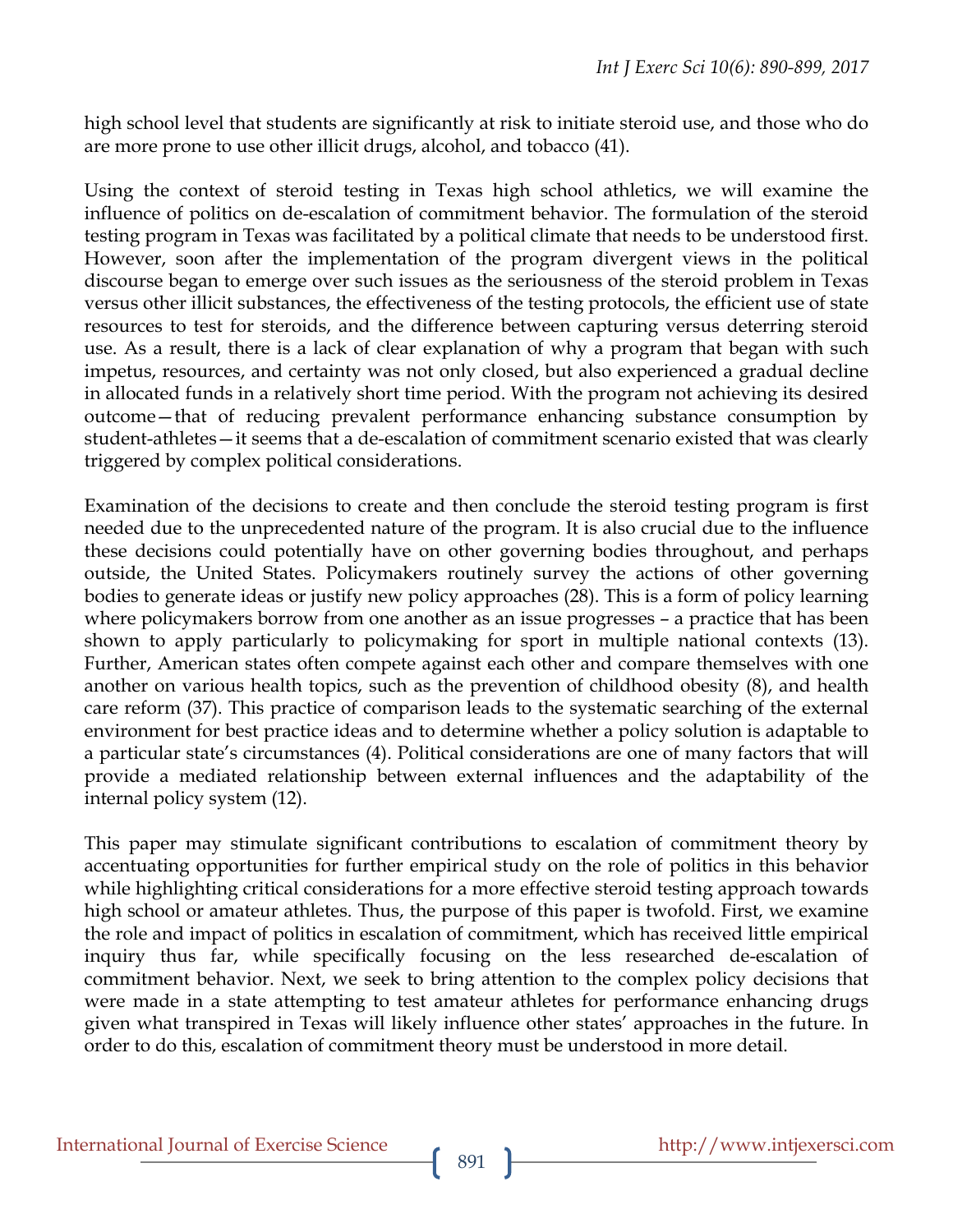## **THEORETICAL FRAMEWORK**

Escalation of commitment theory describes circumstances in which individuals maintain and often increase commitment to a course of action despite prolonged and impartial evidence of ambiguous or negative outcomes (32, 33, 34, 35, 36). While context will vary for each situation, escalation scenarios normally generate comparable characteristics (5). Typical escalation behavior commences with an actor(s) allocating substantial resources to a course of action with the purpose of accomplishing a desired outcome or planned goal. After a phase of ineffectual or inefficient operation, instead of reversing course when indefinite or undesirable information is obtained indicating the endeavor is not working as intended, individuals will often instead justify initial investments and commit more resources in hopes of achieving preferred objectives (34). Such actions are likely to significantly affect the long-term viability of an organization, as this progression can result in what many researchers designate as a permanently failing organization (23, 26, 30). While the logical solution to an escalation scenario would be commitment reduction, research of escalation behavior has generally categorized four determinants provoking commitment to a failing course of action: project, psychological, social, and structural (35). These determinants explain the effect of several factors in organizational commitment decisions. These include finances and economics (project determinants such as salvage value, opportunity costs, closing costs), actor information processing (psychological determinants such as individual errors, biases, motivations), stakeholder behavior as the product of external and internal feedback (social determinants such as societal leadership norms, modelling, impression management), and non-individual level influences (structural determinants such as politics, side-bets, administrative inertia, institutionalization) (30, 32).

Given extensive investigation of escalation behavior, less research has empirically examined both theoretical and practical applications of de-escalation of commitment to a variety of disciplines, including those related to sport (21). Keil and Robey (19) defined de-escalation of commitment as "the reversal of escalating commitment to failing courses of action, either through project termination or redirection". As the definition denotes, de-escalation is not evident only when course termination or abandonment occur; rather, it is more extensive to comprise redirection as "a radical rescoping or redefining of the project" (26). Although initially acknowledged as withdrawal or abandonment from a failing course of action (35), deescalation behavior also manifests in a reduction of commitment by considering alternative courses of action (26). Therefore, de-escalation of commitment can be defined as the process of breaking an escalation cycle by reducing or redirecting the originally favored course of action. The study of de-escalation of commitment in the context of sport is limited. Thus far, only a handful of investigations exploring de-escalation actions have been conducted and these have specifically examined university athletic departments (14, 15, 16). These studies have aimed to understand factor-oriented (striving to explain a particular phenomenon) and process-oriented (striving to analyze the evolution of events over time) characteristics of de-escalating commitment. While informative, the aforementioned studies provide a limited analysis of deescalation within the context of sport as they do not account for the importance of politics in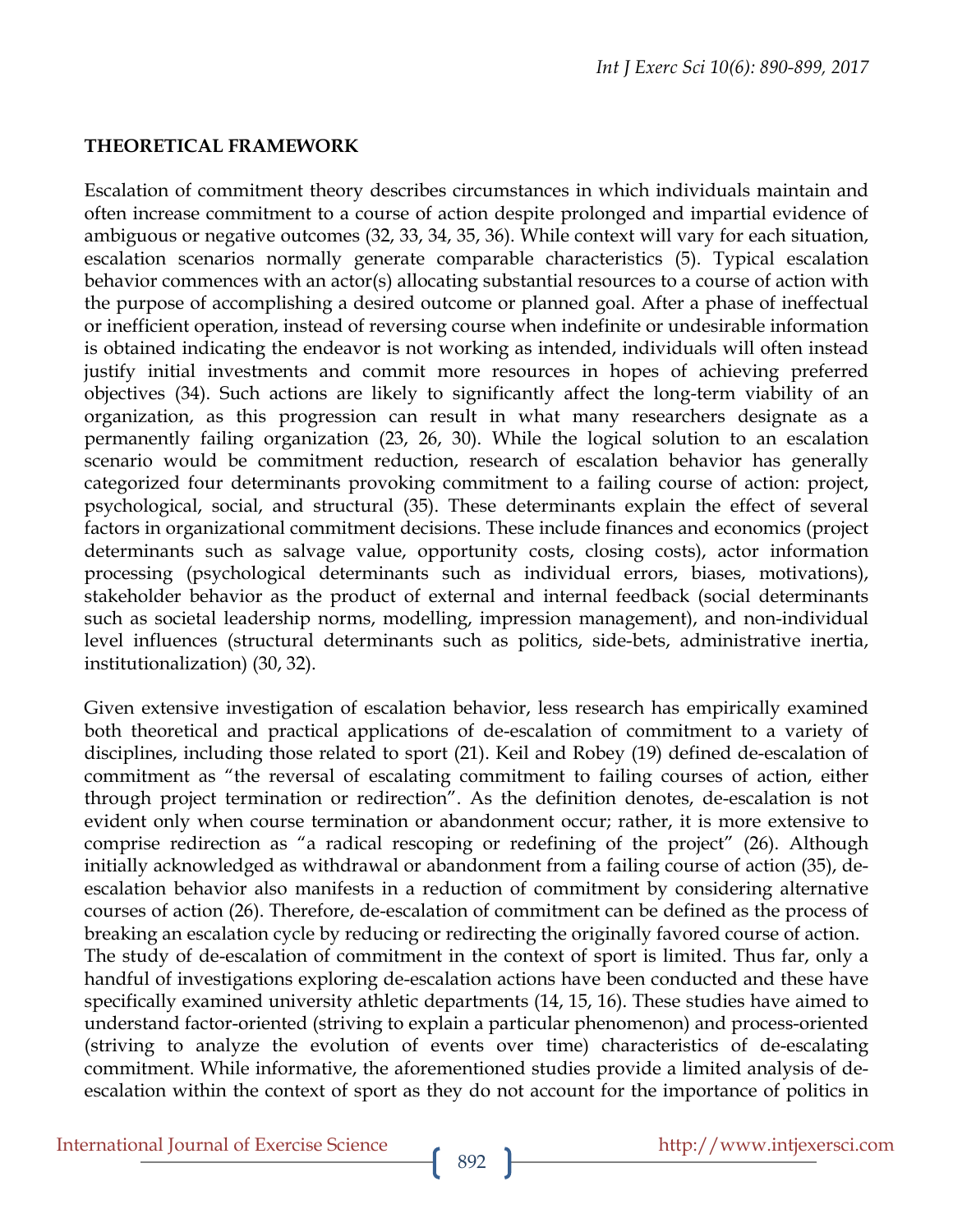decision-making. In circumstances involving increasing or decreasing commitment to a course of action, scholars, such as Ross (29), speak to the importance of politics in decision making. However, there is a noticeable dearth of research pertaining to the role of politics in both escalation and de-escalation of commitment, as explained by Sleesman and colleagues (32). Therefore, this paper seeks to investigate the role of politics in de-escalating commitment to a previously favored course of action.

#### **CASE BACKGROUND**

At the start of the 21<sup>st</sup> century, steroid use among high school students was on an upward trajectory from its reported prevalence in the 1990s (24). During his 2004 State of the Union Address, President George W. Bush brought increased attention to steroid use when he called on team owners, union representatives, coaches, and athletes to confront the practice and its influence on younger generations. The following year, additional concern was cultivated when the United States Congress held well-publicized hearings to address steroid use in Major League Baseball. The political discourse became more localized in Texas by a series of investigative reports in the *Dallas Morning News* and other media outlets depicting the ease by which high school athletes in the state had obtained the substances (17, 18). As a result of the discourse nationally and locally that created a fertile political climate to formulate new policy solutions, in 2008 the state government of Texas along with the state's governing body for high school athletics formulated and implemented the largest high school steroid testing program in the United States. Between 2008 and 2013, over 62,000 high school athletes were tested. Of those tested, only 190 were positive (38).

The results were open to ambiguous interpretation by various stakeholders. Many of the supporters of the initial steroid testing program championed the cause by proclaiming that it would act as a deterrent against the usage of the drugs in high schools. The possibility that athletes could be tested for performance enhancing drugs and suspended from their sports, if caught, was intended to motivate them to abstain from using the illegal substances (2). One of the key champions of the program was Texas Lieutenant Governor David Dewhurst, who stated "'It will save lives. That's the whole purpose. I'm convinced steroid use in high schools is greater than people want to admit… You can't put a price tag on a young person's life'" (2). Safety advocates, such as Don Hooten, testified in support of the testing program before the Texas State Legislature and hoped the Texas program would be the model for other states across the country. Hooten founded the Taylor Hooten Foundation, in remembrance of his son, in order to promote non-usage and provide educational outreach on appearance and performance enhancing drugs. Even when few high school athletes tested positive for steroids, some stakeholders publicly praised the low test numbers as an indication that the resources expended on the program were well spent and had deterred usage among high school students. Such support aided elected officials who championed the distinctive approach in Texas. Further, the National Center for Drug Free Sport was the private organization that administered the testing program in Texas. Its president, Frank Uryasz, described the testing procedures as a deterrent and not a surveillance program seeking to find positive test results (1).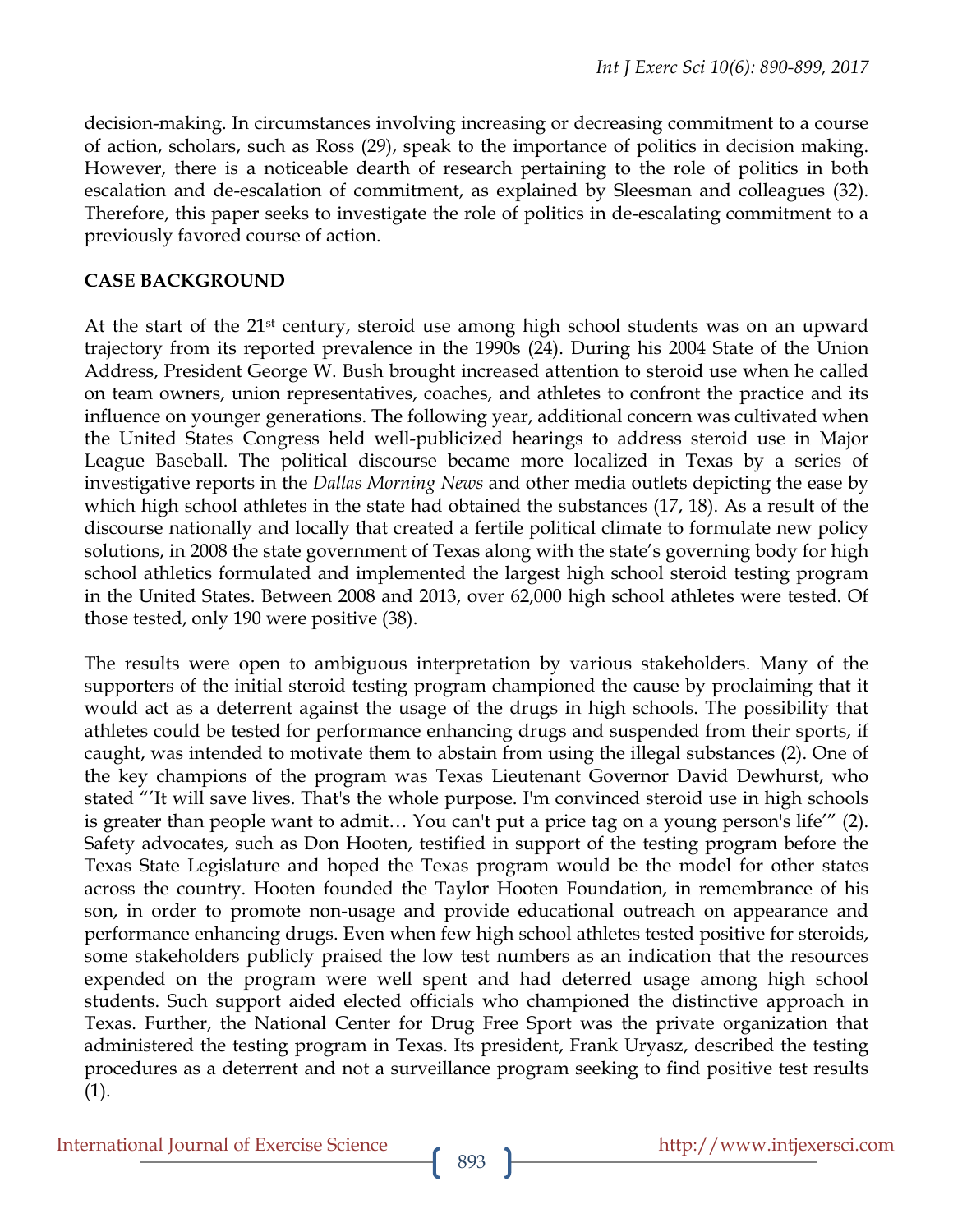Other stakeholders argued the problem of steroids was not nearly as significant as first believed and, therefore, the testing program was never necessary. Two years after signing the legislation that enabled the testing program to commence, Texas Governor Rick Perry concluded "'Our kids aren't anywhere near as enthralled with these enhancing drugs as some people seemed to think two years ago.'" (27). While national data showed that steroid use among high school students was trending upward in the late 1990s and peaked in the early 2000s, by the time the Texas program was implemented in early 2008 steroid use among high school students across the United States had been declining for several years (24). Before the program was crafted, other stakeholders, such as high school coaches and administrators, publicly expressed doubt about the prevalence of steroid use and explained that illegal use of other substances (e.g., alcohol, marijuana) was a larger problem among Texas high school students (18). For instance, D. W. Rutledge, serving as the executive director of the Texas High School Coaches Association, stated "'If they're going to test for steroids, it would make sense to test for everything'" (31). Furthermore, it was noted in the early political discourse that the cost of each steroid test was over 10 times the cost of a test for recreational drugs (17). As the years progressed, doubt began to spread as the testing of thousands of students brought about only a small percentage yielding positive results (38, 40). Low positive numbers became the norm. During the 2011-2012 school year, 3,311 tests were given to only find 11 students who tested positive. The next year, 3,351 tests were given to discover again just 11 students using steroids (38). The ineffectiveness of the program led one Texas state senator to proclaim in frustration that the program was "'a colossal waste of taxpayer money'" (1). Stakeholders who had emphasized recreational drugs as more common used the low positive test results to bolster their argument that preventing other substance use was more of a public health concern and more cost efficient to test for compared to the per test costs for steroids.

A final key contention was that the testing protocols were inadequate. Don Catlin, founder of the Olympic Analytical Laboratory, explained that the poorly formulated program led people to assume that there was not a problem with steroid use among high school athletes (25). "'The numbers are nowhere near what they should be for a bona fide program'" Catlin noted (25). According to Catlin, a legitimate test would need to be able to test for at least 40 steroids and the 10 steroids tested for in Texas were not the most pervasive among high school users. Thus, the testing protocols lessened the reliability of the tests results and, therefore, the program as a whole. Hooten, an initial advocate of the program, later agreed that the testing procedures were inadequate and bolstered the argument of those who believed there was not a steroid problem in Texas originally (3, 40).

Beyond the positive test results, the resource allocations offered a clear demonstration of deescalation of commitment in Texas. As the political discourse in Texas and across the United States fostered a window of opportunity to formulate a new policy approach (20), \$3 million were allocated for each of the first two years of the testing program, which commenced in 2008. During the life of the Texas program, only a few other states tested for steroids among high school athletes and the resource allocation in Texas, along with the program's scope, was far greater than any other state (38). However, with lower than expected positive tests and divergent interpretations of those results, in subsequent years the testing program received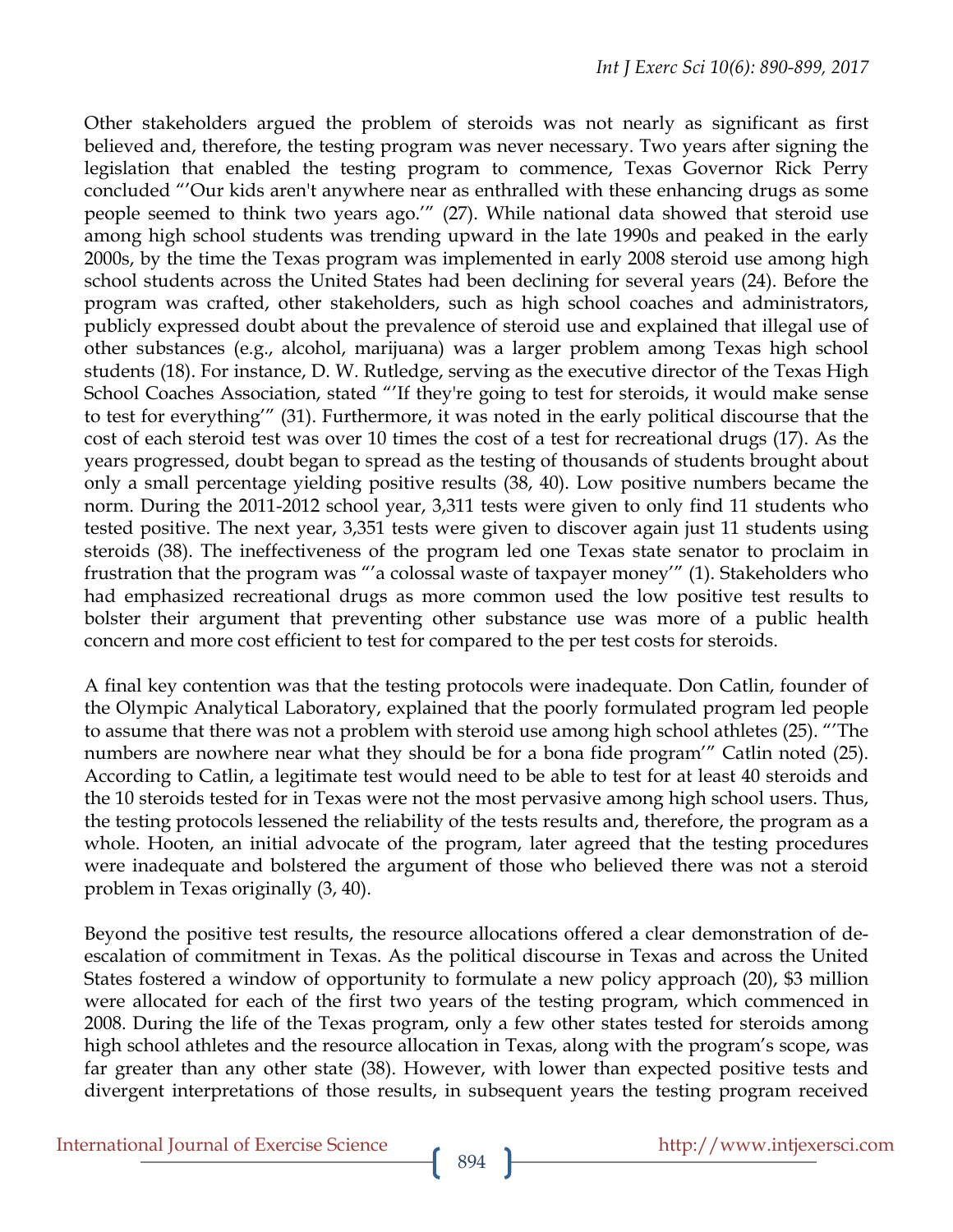fewer and fewer resources. For the third and fourth year of the program, \$1 million were allocated each year. Once the fifth and sixth year of the program arrived, only \$650,000 were allocated to the high school steroid testing program that began with so much impetus and was the largest high school program of its kind in U.S. history. Although legislation was not passed in Texas to terminate the testing program, by 2015 it was discontinued due to not receiving any budget allocation.

In addition to the declining resources appropriated for the testing program, other political issues in Texas likely contributed to the de-escalation of commitment as well. When the testing program was initially crafted and allocated resources, the state government of Texas enjoyed a budget surplus. However, as the economic struggle across the United States eventually affected Texas, the state was faced with a budget deficit starting in 2011, which necessitated significant resource reductions to programs in various policy areas (25). With many stakeholders questioning the effectiveness of the testing program to achieve its desired outcome, increased consideration was given to whether continued appropriations towards the program were prudent with the budget situation. These reductions in resource allocation were not simply financial, but political as well given that certain programs in the state had to be prioritized over others. Subsequently, in 2014, Dewhurst was not reelected as lieutenant governor. Thus, one of the most influential proponents of the steroid testing program no longer held public office. The following year the state legislature elected to no longer fund the program. National data showing that steroid use had been trending downward since 2005 was another factor that resulted in the Texas Sunset Advisory Commission recommending that the testing program be discontinued (38). Additionally, a critical shift steadily occurred in the political discourse concerning public health and sport. The attention on performance enhancing drug usage was reduced while the awareness of brain trauma and concussions through sport became a critical issue even for high school athletes (22).

## **DISCUSSION**

This paper signifies an important call to attention for understanding the role of politics in escalation or de-escalation of commitment decision making, which has received little empirical inquiry thus far in sport or non-sport disciplines. While in most contexts decisions to escalate or de-escalate commitment to a course of action are multifaceted, the complex role of politics alone, as a structural determinant, can be significant in many cases. In the Texas high school steroid testing program, it is evident that politics cultivated the initial escalation of commitment towards the issue and creation of the program, but later influenced the gradual de-escalation of commitment after recognition that the desired outcome was not being met. This included how politically relevant steroids were nationally during the escalation phase and later less relevant during the de-escalation phase. Further, politics appeared to be such an essential aspect of increasing and attempting to maintain commitment to a course of action to the extent that the absence of politics may have resulted in the testing program never existing. In addition, the political nature of the decisions made toward the program and the prevalence of steroid use among high school athletes, which involved multiple stakeholder groups, was certainly influenced by how public those decisions were made. Similar to how leaders of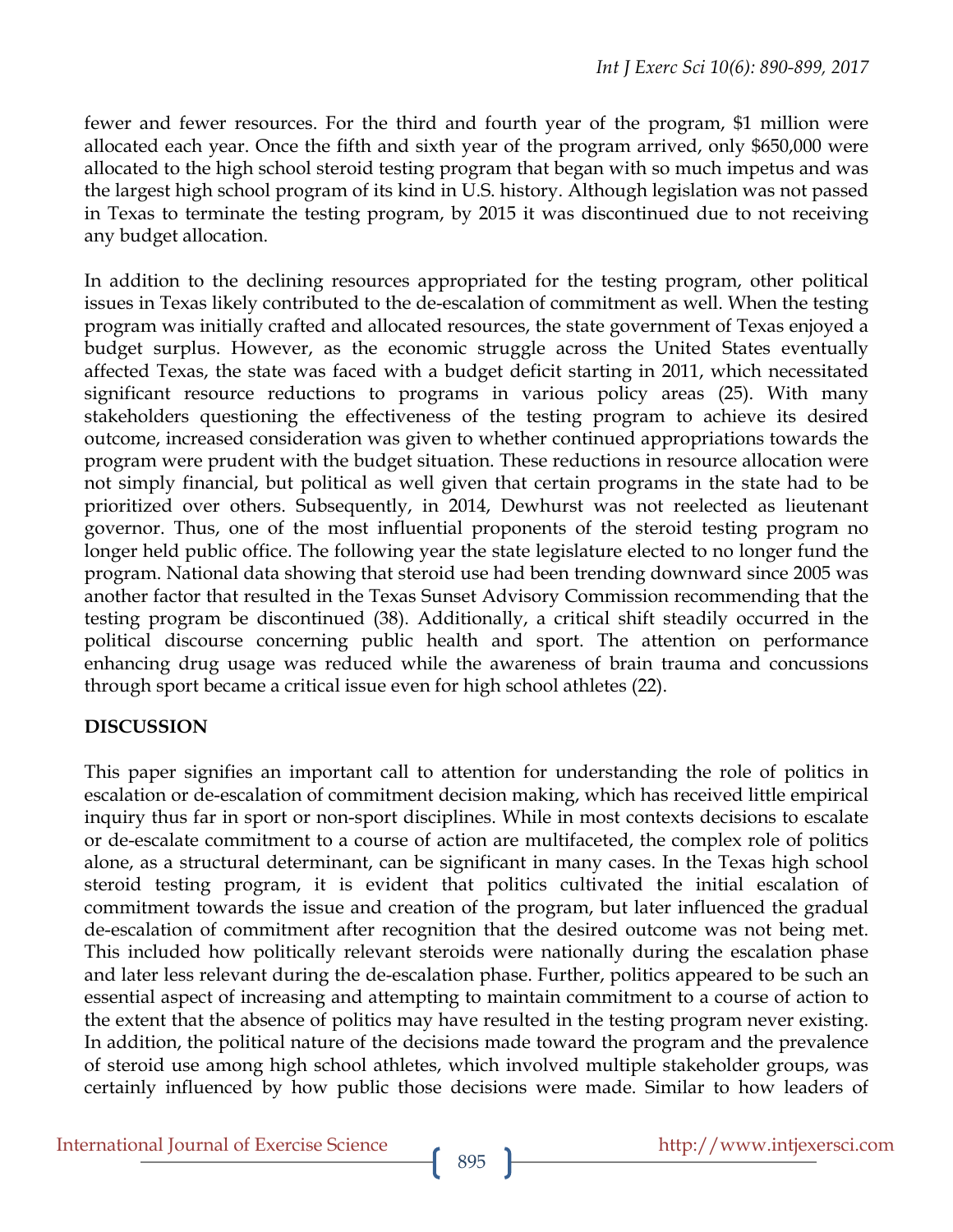publicly traded companies are legally obligated to justify their resource allocation decisions in the interests of the organization, elected officials are often compelled to publicly explain the appropriations decisions for a limited public treasury. The allocation for the steroid testing program was rather insignificant relative to the overall Texas budget and could have been easily overlooked by stakeholders. However, in this case, public justification was necessary due to the publicized, political nature of how the program was crafted, its unparalleled scope, and the lower than expected positive tests results that brought additional statewide and national attention.

By using the steroid testing of high school athletes in Texas as the featured case, this project specifically represents an additional example of sport's relevance to escalation of commitment theory and an opportunity for sport to contribute to theoretical development in the broader organizational behavior literature (7). By highlighting a new sport context in which deescalation behavior was evident, the wider application of escalation of commitment theory to sport can be understood. As a result, there are likely numerous other sport contexts in which policy decision making can be empirically examined through an escalation or de-escalation of commitment lens.

From a practical standpoint, given the many examples of policy learning towards sport and non-sport issues, a more detailed examination of the testing program may inform future governing bodies confronting similar challenges elsewhere. Typically, policymakers will borrow ideas from other governing bodies when a program has been perceived to work well in other settings. Policymakers can still learn from policy approaches deemed to be unsuccessful or unsustainable, which the testing program in Texas could be perceived as given its discontinuation. However, it is critical that other policymakers are mindful of contextual differences and have a more comprehensive understanding for why an external policy did or did not work. This is why new policies should be carefully considered and justified beyond the fact that a policy has or has not worked elsewhere. For instance, while there was a clear political impetus to address steroid use among high school athletes when the program was formulated, missing from the discourse were acknowledgements of how high per test costs would be for a comprehensive steroid test, especially compared to the costs of a recreational drug test. Likewise, annual national data indicating that steroid use among high school students was declining at the time of the discourse was also not taken into account (24). The political momentum that was generated for the program's creation may have resulted in critical data being overlooked. However, the acknowledgement of such data several years later supported discontinuation, or the final phase of de-escalation (38). Even with the modern abundance of information on approaches tried elsewhere, to effectively address a health issue like the prevention of performance enhancing drug use in the long-term policymakers will have to customize programs and strategies that take into account the unique circumstances of a specific population or place (9). The divergent interpretations of the limited positive test results indicate that it is critical to not only define a problem, but also reach consensus on what the goals of a program are, which influences how evaluation data are viewed, and what approach will serve as the program's framework. It was noticeably ambiguous how the issue was originally framed in Texas, which significantly influences the strategies and objectives of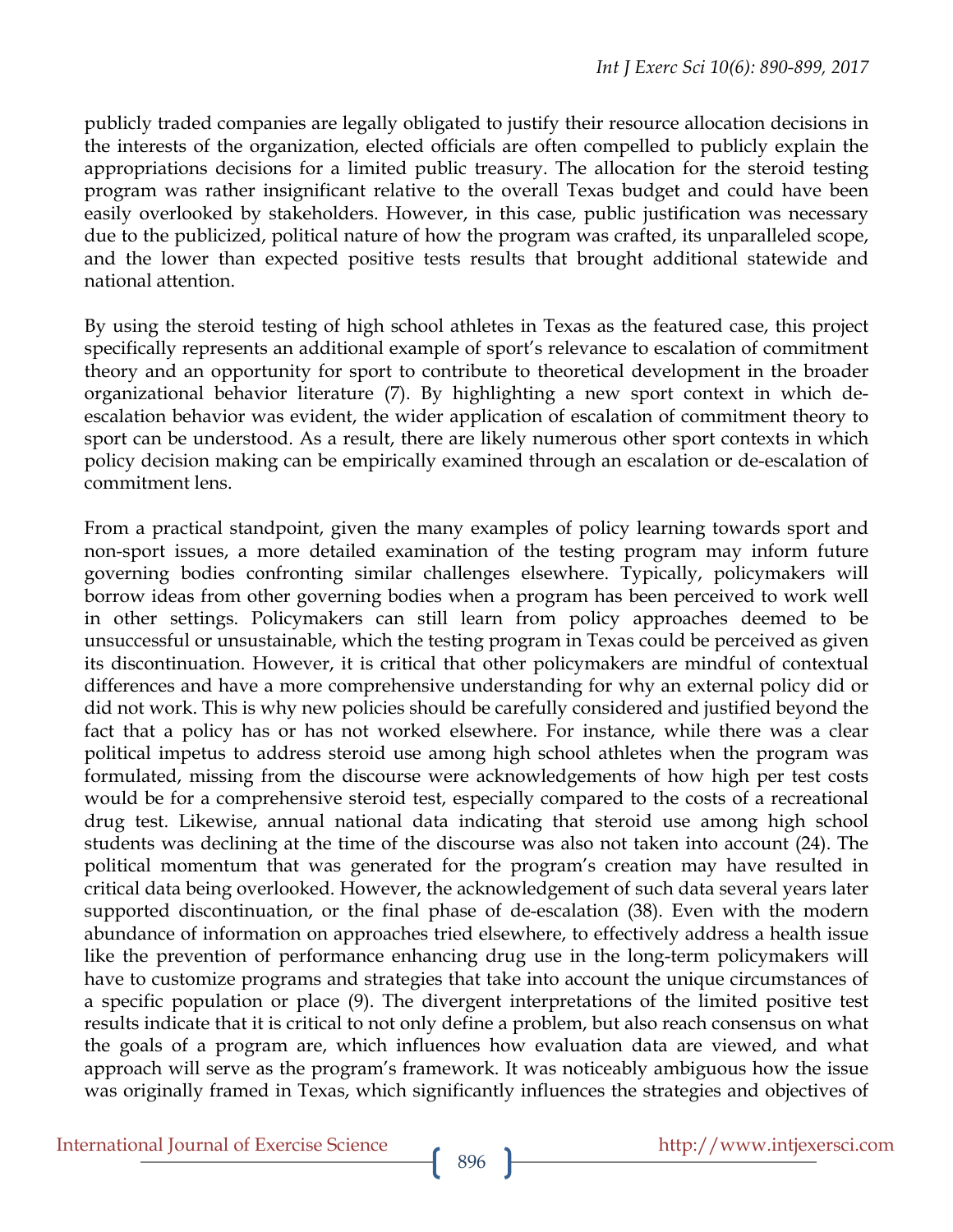the crafted program (6). How a problem is framed will also affect whether certain individuals and organizations will concur with program goals and maintain their commitment toward lessening the problem (9). Furthermore, it is reasonable for stakeholders to expect policymakers to be able to articulate what coherent and comprehensive framework serves as the foundation for the formulated program, and thus how and why a program will succeed (10). In numerous contexts, a program is more likely to succeed if developed with a clear framework serving as its foundation from the outset (39).

This paper has demonstrated how a theoretical framework is practically applicable to realworld conduct. Not only has the key role of politics in escalation or de-escalation behavior been demonstrated, but the case of the Texas high school steroid testing program also offers another sport context in which escalation of commitment theory is relevant. This suggests that there are likely many additional sport and political contexts in which escalation or deescalation of commitment can be researched to advance both theory and sport management practice.

### **REFERENCES**

1. Assael S. High school testing loses momentum 2009. Available: http://www.espn.com/espn/otl/news/story?id=3951039. [2017, May 18].

2. Associated Press. Official wants high school athletes tested for steroids 2007. Available: http://articles.latimes.com/2007/jan/28/sports/sp-steroidsdog28/2. [2017, May 18].

3. Associated Press. Texas lawmakers prepared to pull funding for \$10 million steroid testing system for high school athletes 2015. Available: http://www.nydailynews.com/sports/high-school/texas-10-million-gamblecatch-hs-steroid-users-bust-article-1.2159207. [2017, May 18].

4. Berg BK, Chalip L. Regulating the emerging: a policy discourse analysis of mixed martial arts legislation. Int J Sport Policy Politics 5(1): 21-38, 2013.

5. Brockner J. The escalation of commitment to a failing course of action: toward theoretical progress. Acad Management Rev 17(1): 39-61, 1992.

6. Chalip L. Policy analysis in sport management. J Sport Management 9(1): 1-13, 1995.

7. Chalip L. Toward a distinctive sport management discipline. J Sport Management 20(1): 1-21, 2006.

8. Dodson EA, Fleming C, Boehmer TK, Haire-Joshu D, Luke DA, Brownson RC. Preventing childhood obesity through state policy: qualitative assessment of enablers and barriers. J Public Health Policy 30(1): S161–S176, 2009.

9. Green LW, Kreuter MW. Health program planning: an educational and ecological approach. 4th ed. New York: McGraw-Hill; 2005.

10. Hartmann D. Theorizing sport as social intervention: a view from the grassroots. Quest 55(2): 118-140, 2003.

11. Hoffman JR, Faigenbaum AD, Ratamess NA, Ross R, Kang J, Tenenbaum G. Nutritional supplementation and anabolic steroid use in adolescents. Med Sci Sports Exerc 40(1): 15-24, 2008.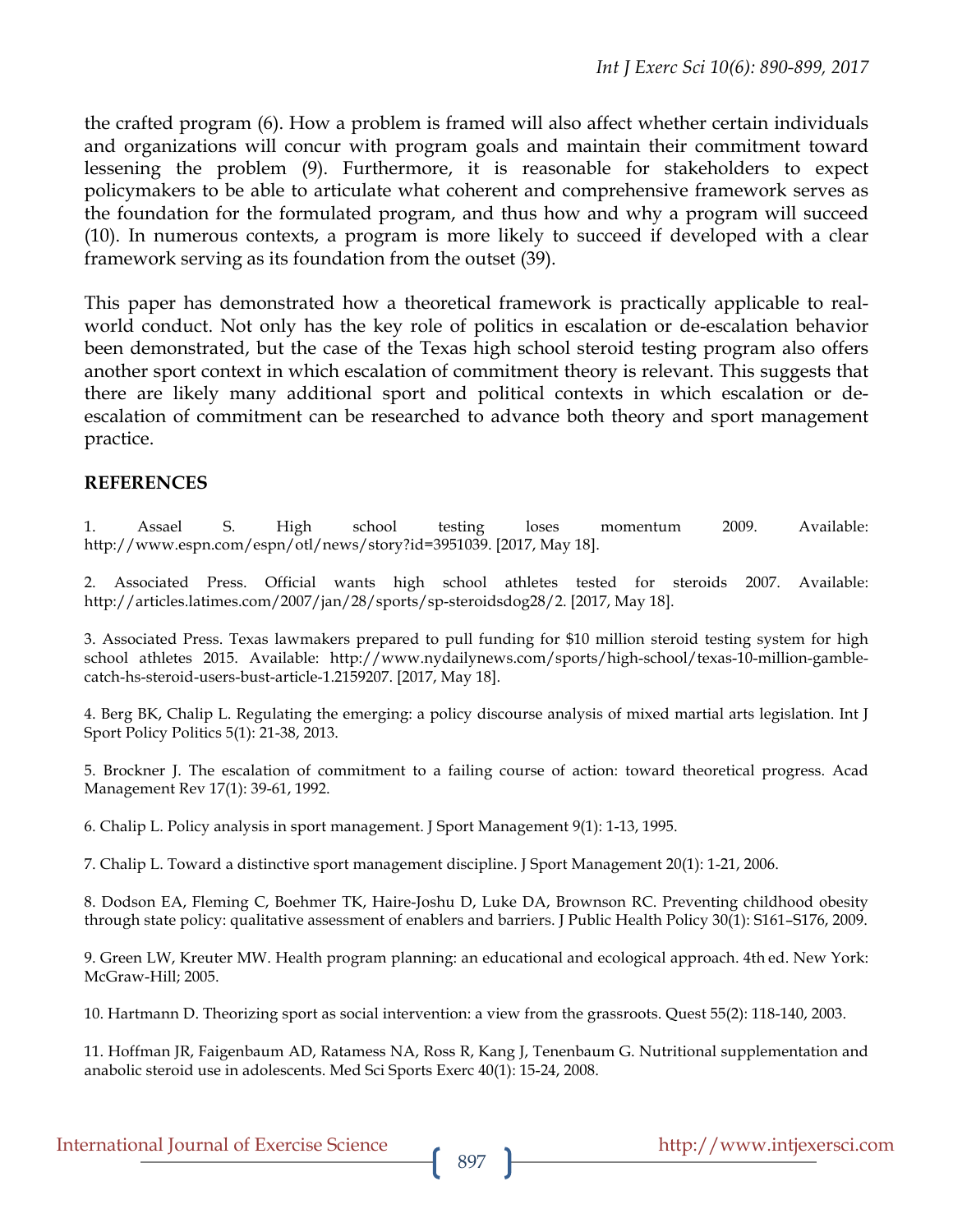12. Houlihan B. Mechanisms of international influence on domestic elite sport policy. Int J Sport Policy 1(1): 51-69, 2009.

13. Houlihan B, Green M. Comparative elite sport development. In B. Houlihan & M. Green (Eds.), Comparative elite sport development: systems, structures, and public policy (pp. 1-25). Oxford: Butterworth-Heinemann; 2008.

14. Hutchinson M. Initiating institutional redirection: factors for de-escalation of commitment in Division I athletic departments. J Issues Intercollegiate Athletics 6: 114-130, 2013.

15. Hutchinson M, Bouchet A. Achieving organizational de-escalation: exit strategy implementation among United States collegiate athletic departments. Sport Management Rev 17(3): 347-361, 2014.

16. Hutchinson M, Bouchet A. Organizational redirection in highly bureaucratic environments: de-escalation of commitment among Division I athletic departments. J Sport Management 28(2): 143-161, 2014.

17. Jacobson G, Jones G. Testing in Texas: positively weak. Dallas Morning News. February 15, 2005.

18. Jones G, Jacobson G. Whispers from the weight room: in north Texas, users run into little resistance. Dallas Morning News. February 6, 2005.

19. Keil M, Robey D. Turning around troubled software projects: an exploratory study of the de-escalation of commitment to failing courses of action. J Management Info Syst 15(4): 63-87, 1999.

20. Kingdon JW. Agendas, alternatives, and public policies. 2nd ed. New York: HarperCollins; 1995.

21. Mähring M, Keil M, Mathiassen L, Pries-Heje J. Making IT project de-escalation happen: an exploration into key roles. J Association Info Syst 9(8): 462-496, 2008.

22. Meehan III WP, d'Hemecourt P, Collins CL, Comstock RD. Assessment and management of sport-related concussions in United States high schools. Am J Sports Med 39(11): 2304-2310, 2011.

23. Meyer M, Zucker L. Permanently failing organizations. Newbury Park: Sage; 1989.

24. Miech RA, Johnston LD, O'Malley PM, Bachman JG, Schulenberg JE [2015]. *Monitoring the future national survey results on drug use, 1975–2014: Volume I, secondary school students*. Available: http://monitoringthefuture.org/pubs/monographs/mtf-vol1\_2014.pdf [2017, May 18].

25. Miller J. Steroid testing of teen athletes shrinks as state cuts funds 2011. Available: https://www.dallasnews.com/news/plano/2011/01/02/steroid-testing-of-teen-athletes-shrinks-as-state-cutsfunds [2017, May 18].

26. Montealegre R, Keil M. De-escalating information technology projects: lessons from the Denver International Airport. Management Info Syst Quarterly 24: 417-447, 2000.

27. Pesca M. Do random tests keep teen athletes off steroids? 2009. Available: http://www.npr.org/templates/story/story.php?storyId=112559671 [2017, May 18].

28. Rose R. What is lesson-drawing? J Public Policy 11(1): 3-30, 1991.

29. Ross J. Avoiding Captain Ahabs: lessons from the Office of the Independent Counsel. Admin Soc 35(3): 334- 349, 2003.